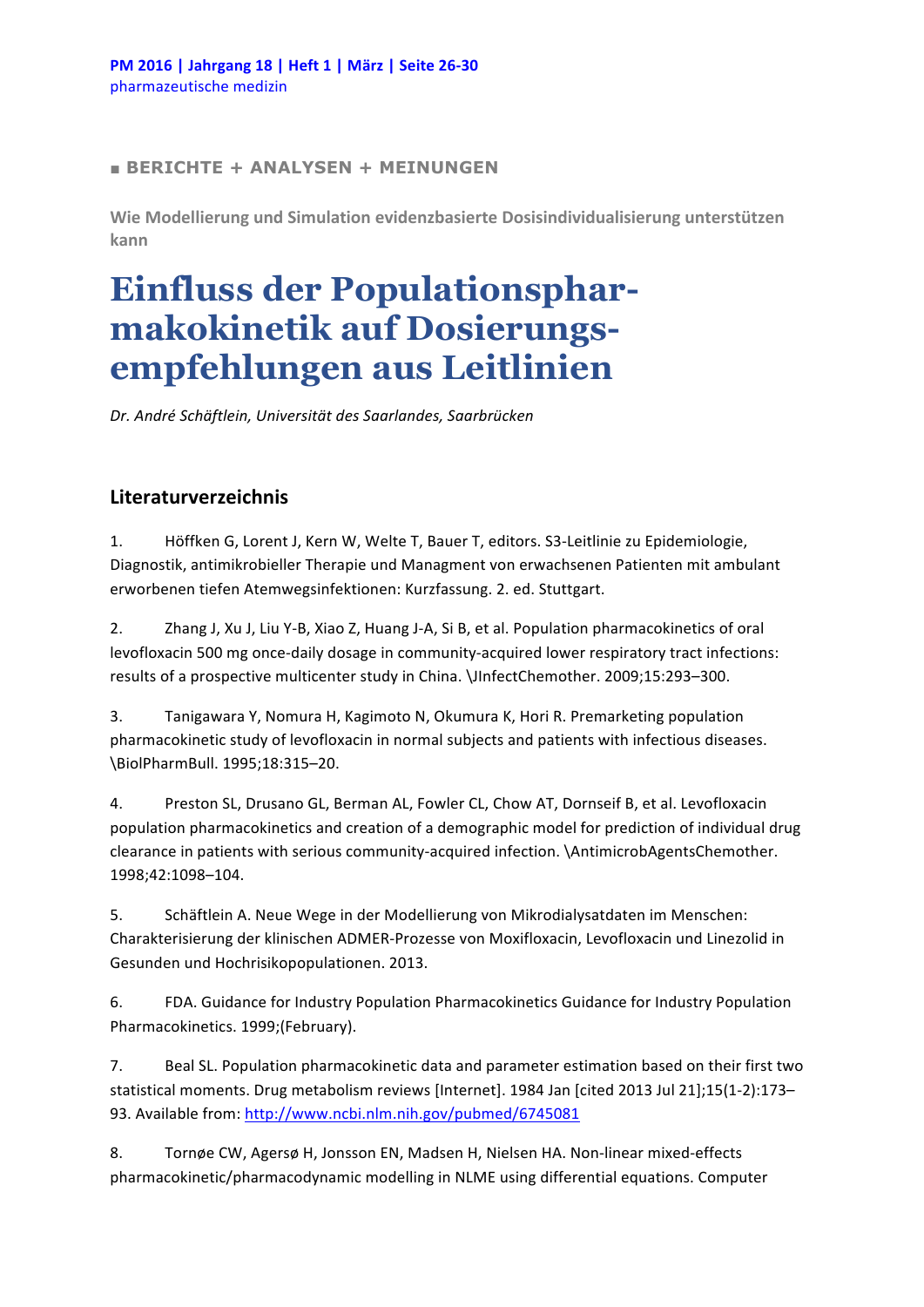methods and programs in biomedicine [Internet]. 2004 Oct [cited 2013 Jul 21];76(1):31-40. Available from: http://www.ncbi.nlm.nih.gov/pubmed/15313540

9. Drusano GL, Forrest A, Snyder MJ, Reed MD, Blumer JL. An evaluation of optimal sampling strategy and adaptive study design. Clinical Pharmacology and Therapeutics [Internet]. 1988 Aug [cited 2016 Jan 19];44(2):232-8. Available from: http://doi.wiley.com/10.1038/clpt.1988.142

10. Beal SL, Boeckmann AJ, Lewis B. Sheiner LB. NONMEM Users Guide. Ellicott City; 2010.

11. Monolix Users Guide version 4.3.2. 2014; Available from: http://www.lixoft.eu/wpcontent/resources/docs/UsersGuide.pdf

12. Bates D, Maechler M, Bolker B, Team RDC, editors. Lme4: Mixed-effects Modeling with R. Wien; 2012.

13. Wann LS, Curtis AB, January CT, Ellenbogen KA, Lowe JE, Estes NAM, et al. 2011 ACCF/AHA/HRS focused update on the management of patients with atrial fibrillation (updating the 2006 guideline): a report of the American College of Cardiology Foundation/American Heart Association Task Force on Practice Guidelines. Circulation [Internet]. 2011 Jan 4 [cited 2016 Jan 19];123(1):104–23. Available from: http://www.ncbi.nlm.nih.gov/pubmed/21173346

14. January CT, Wann LS, Alpert JS, Calkins H, Cleveland JC, Cigarroa JE, et al. 2014 AHA/ACC/HRS Guideline for the Management of Patients With Atrial Fibrillation: A Report of the American College of Cardiology/American Heart Association Task Force on Practice Guidelines and the Heart Rhythm Society. Circulation [Internet]. 2014 Apr 10 [cited 2014 Dec 2]; Available from: http://www.ncbi.nlm.nih.gov/pubmed/24682347

15. Connolly SJ, Ezekowitz MD, Yusuf S, Eikelboom J, Oldgren J, Parekh A, et al. Dabigatran versus warfarin in patients with atrial fibrillation. The New England Journal of Medicine [Internet]. 2009 Sep 17 [cited 2015 Feb 21; 361(12):1139-51. Available from: http://www.ncbi.nlm.nih.gov/pubmed/19717844

16. Lehr T, Haertter S, Liesenfeld K-H, Staab A, Clemens A, Reilly PA, et al. Dabigatran etexilate in atrial fibrillation patients with severe renal impairment: dose identification using pharmacokinetic modeling and simulation. Journal of clinical pharmacology [Internet]. 2012 Sep [cited 2016 Jan 19];52(9):1373-8. Available from: http://www.ncbi.nlm.nih.gov/pubmed/21956604

17. Mueck W, Lensing AWA, Agnelli G, Decousus H, Prandoni P, Misselwitz F. Rivaroxaban: population pharmacokinetic analyses in patients treated for acute deep-vein thrombosis and exposure simulations in patients with atrial fibrillation treated for stroke prevention. Clinical pharmacokinetics [Internet]. 2011 Oct [cited 2015 Dec 16];50(10):675-86. Available from: http://www.ncbi.nlm.nih.gov/pubmed/21895039

18. Bayer AG. Xarelto ® 20 mg Fachinformation. 2015.

19. Salazar DE, Mendell J, Kastrissios H, Green M, Carrothers TJ, Song S, et al. Modelling and simulation of edoxaban exposure and response relationships in patients with atrial fibrillation. Thrombosis and haemostasis [Internet]. 2012 May [cited 2016 Jan 19];107(5):925-36. Available from: http://www.ncbi.nlm.nih.gov/pubmed/22398655